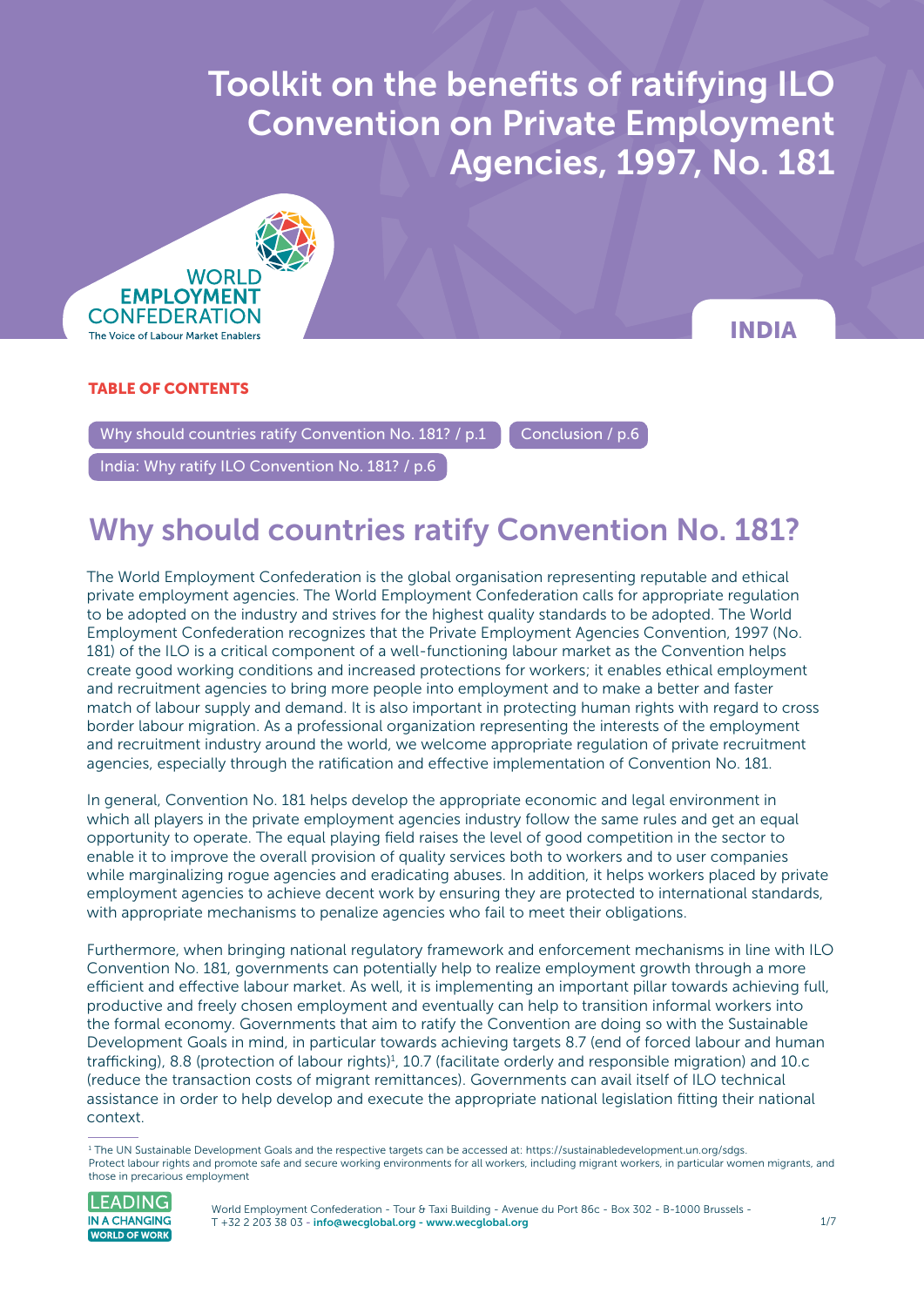

#### RESEARCH2 BY THE INDUSTRY SUPPORTS BENEFITS OF RATIFICATION

World Employment Confederation research has identified that governments which have adopted appropriate regulation on the employment and recruitment industry are competitive. They enjoy better functioning labour markets with job creation, higher participation and inclusion rates as well as lower levels of youth unemployment. Likewise, workers placed by private employment agencies enjoy more protection in countries that have ratified Convention No. 181. There is a positive correlation between the World Economic Forum's Global Competitiveness Index and markets that score best in terms of smart regulation of the employment and recruitment industry. By balancing flexibility with security for companies and workers alike, these countries enjoy higher levels of agency work penetration, which supports job creation and a greater range of employment forms and contracts.

The World Employment Confederation's recent assessment of the Convention has revealed that countries which have ratified it have seen:

- 1. Lower levels of informal employment and undeclared work
- 2. High correlation with democracy
- 3. Increased cooperation between public and private employment agencies
- 4. Greater protection for freedom of association
- 5. Full respect for the right to strike
- 6. Meaningful and constructive social dialogue in the temporary agency work sector
- 7. Better protection of agency workers by forbidding fee-charging
- 8. Better wages for agency workers
- 9. Controlled and mitigated development of the industry

#### C181 IS A NECESSARY BUILDING BLOCK FOR EMPLOYMENT GROWTH

The 2010 Report of the ILO Committee of Experts on the Application of Conventions and Recommendations<sup>3</sup> indicated that there are three fundamental steps to achieving full, productive and freely chosen employment. The first step is to make a political commitment towards this goal and in this regard identified the Employment Policy Convention (No. 122) as the priority convention to do so. As well, the Declaration of Social Justice for a Fair Globalization identifies Convention No. 122 as the most significant instrument for governance of employment.

The second fundamental step is to develop appropriate institutions necessary to achieve full employment and note that Conventions Nos 88 (Employment Services Convention) and 181 together form the "*necessary building block for employment growth*". In particular, where there is coordination of efforts as required in Article 13 of Convention No. 181. A third fundamental step is to support the training and retraining of workers, which is often done with workers engaged by reputable private recruitment agencies.

It is interesting to note that there are 110 ratifications of Convention No. 122, 90 ratifications of Convention No. 88 and 32 of Convention No. 181. If governments seek the necessary building block for employment growth, this is the package of Conventions the ILO recommends to enable it yet few countries have ratified all three.

[http://www.ilo.org/wcmsp5/groups/public/@ed\\_norm/@relconf/documents/meetingdocument/wcms\\_123390.pdf](http://www.ilo.org/wcmsp5/groups/public/@ed_norm/@relconf/documents/meetingdocument/wcms_123390.pdf)



<sup>2</sup> Retrieved from Ciett at:

[http://www.ciett.org/fileadmin/templates/ciett/docs/Position\\_papers/ciett\\_assessment\\_C181\\_and\\_C96\\_with\\_infographics.pdf](http://www.ciett.org/fileadmin/templates/ciett/docs/Position_papers/ciett_assessment_C181_and_C96_with_infographics.pdf) All references throughout the document retrieved from: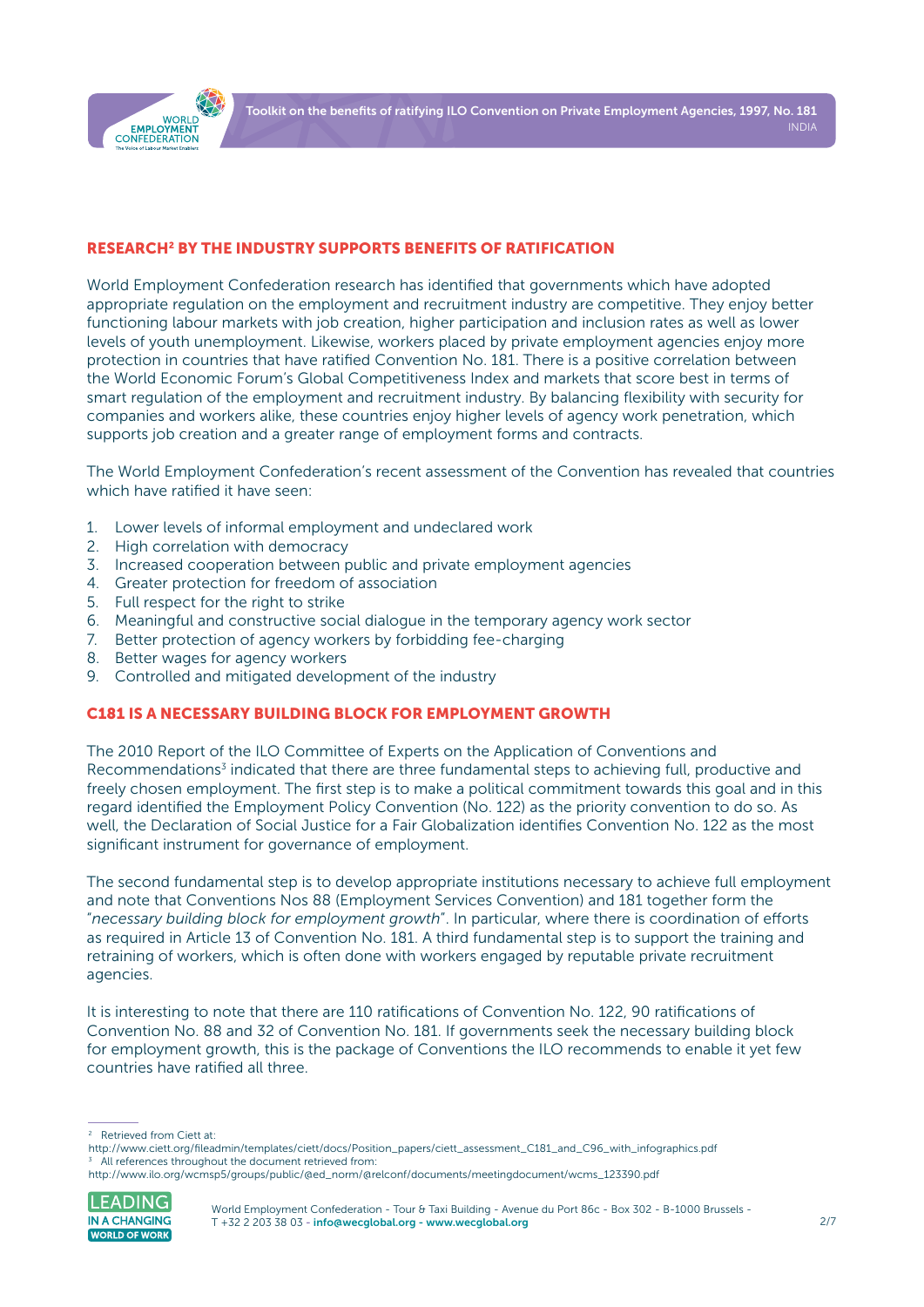

#### C181 ENCOURAGES COOPERATION OF PUBLIC-PRIVATE EMPLOYMENT SERVICES

A major benefit to governments ratifying ILO Convention No. 181 is the flexibility in relating its provisions to national law and practice and the engagement of the social partners in doing so. Convention No. 181 recognizes the benefits of combining the complementary strengths that public and private employment agencies have. It promotes a collaborative approach to enhance labour market participation, as it calls for increased cooperation between public employment services and private employment agencies. It is important to note that both public and private employment services are key actors in the labour market and can mutually benefit from cooperation, as their common aim is to ensure a well-functioning labour market and the achievement of full employment. Such consultations and cooperation enable the government to profit from the expertise and views of the social partners, while respecting the fact that governments retain authority over employment policy and are free to determine how this cooperation is met with their input.

More specifically, Article 13 in the Convention states:

*"…in accordance with national law and practice and after consulting the most representative organizations of employers*

*and workers, formulate, establish and periodically review conditions to promote cooperation between the public*

*employment service and private employment agencies."*

Cooperation can help:

- Enhance the matching of labour demand with supply
- Pooling of information
- Implement Joint skills development programmes
- Implement joint projects for the long-term unemployed
- Increase the rate of transition from unemployment to work

#### C181 ENSURES PROTECTION OF WORKERS EMPLOYED VIA PRIVATE EMPLOYMENT AGENCIES

It is important to recall that labour is not a commodity and that there is a need to protect workers against abuses. Article 11 of the Convention requires member States to ensure that workers employed by private employment agencies are permitted protections such as Freedom of Association. Under Article 12, consultations with the social partners determine and allocate the responsibility between employment agencies and user enterprises for the following:

- Collective bargaining
- Minimum wages
- Working time and other conditions
- Statutory social security benefits
- Access to training
- Protection in occupational safety and health
- Workers compensation
- Maternity and parental protection and benefits

In addition to these, Convention No. 181 contains a general provision in Article 7 that prohibits the charging of fees or other costs, directly or indirectly, to workers<sup>4</sup>. Furthermore, it promotes user friendly

<sup>4</sup> There is, however, a possibility to charge for certain categories of workers or specific types of services, after consultation with the socialpartners.

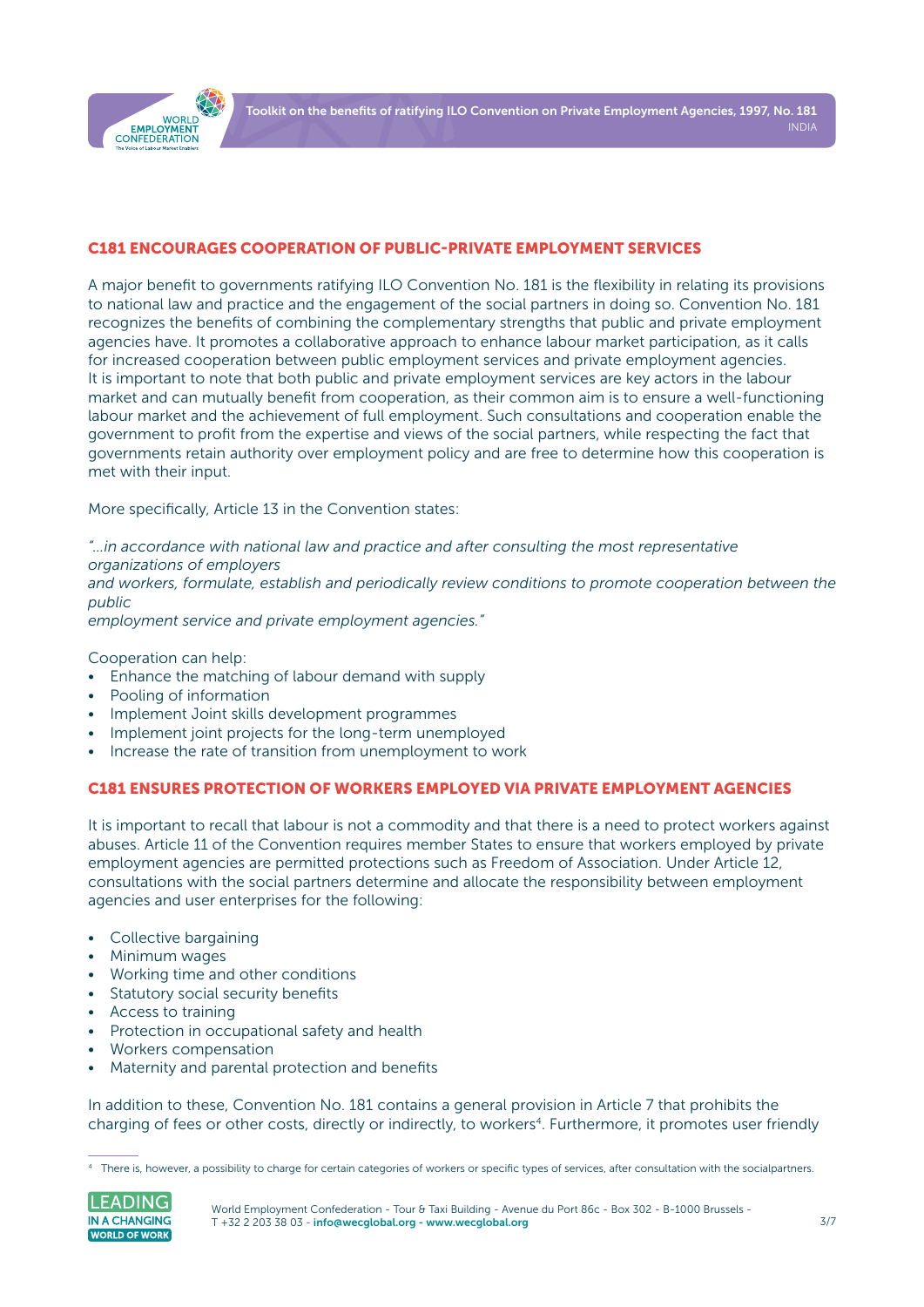

written contracts of employment (per national law and practice) clearly specifying their terms and conditions of employment in local language, and the worker's assent obtained without coercion.

Social Dialogue, where it is strong, is also a key element to ensure that workers served by private employment agencies are protected to international standards, as consultation with the social partners is promoted throughout the articles of the Convention. For example, Article 10 of Convention No. 181 promotes the engagement of the social partners for the investigation of complaints, alleged abuses and fraudulent practices concerning the activities of private employment agencies.

#### C181 CAN HELP REDUCE INFORMAL OR UNDECLARED WORK

More than half to three-quarters of all non-agricultural employment in developing countries is part of the informal economy. Workers are often women, migrants and other vulnerable groups who are excluded from other opportunities.<sup>5</sup> Negative consequences for governments with large informal economies include poor competitiveness and low growth rates, incomplete coverage of formal social programmes, the undermining of social cohesion and law and order, and lost revenue from employers and workers not reporting economic activity.

Governments that seek to transition to a formal economy could benefit from ratifying and implementing Convention No. 181, as the World Employment Confederation research indicates that there are lower levels of undeclared work in countries which have ratified it. In addition, the guidance in the Private Employment Agencies Recommendation (No. 188) promotes the use of written contracts to formalize the relationship. Licensing private employment agencies permits the industry to work in a controlled way with government oversight, creates fair competition and separates the good from the rogue agencies that can abuse workers and avoid formal inclusion.

Article 3 of Convention No. 181 states that:

*"1.The legal status of private employment agencies shall be determined in accordance with national law and practice, and after consulting the most representative organizations of employers and workers.*

*2. A Member shall determine the conditions governing the operation of private employment agencies in accordance with a system of licensing or certification, except where they are otherwise regulated or determined by appropriate national law and practice."*

#### C181 PROTECTS MIGRANT WORKERS

*"The failure of any nation to adopt humane conditions of labour is an obstacle in the way of other nations which desire to improve the conditions in their own countries"* <sup>6</sup>

Migrant workers provide a significant amount of income for their families in developing economies. Remittances from migrants to developing countries are estimated to have reached \$441billion, of 600 billion overall in 2015 with an estimated 250 million migrant workers globally.<sup>7</sup> With the total number of migrants increasing annually and such significant contributions to national economies, it is becoming more urgent to protect migrant workers in countries of origin and destination.

<sup>7</sup> World Bank, *Migration and Remittances Factbook, Advance Edition*, Washington, 2016. Retrieved from [http://siteresources.worldbank.org/](http://siteresources.worldbank.org/INTPROSPECTS/Resources/334934-1199807908806/4549025-1450455807487) [INTPROSPECTS/Resources/334934-1199807908806/4549025-1450455807487/Factbookpart1.pdf](http://siteresources.worldbank.org/INTPROSPECTS/Resources/334934-1199807908806/4549025-1450455807487) 



World Employment Confederation - Tour & Taxi Building - Avenue du Port 86c - Box 302 - B-1000 Brussels -T +32 2 203 38 03 [- info@wecglobal.org](mailto:info%40wecglobal.org?subject=) - [www.wecglobal.org](http://www.wecglobal.org)

<sup>5</sup> Retrieved from:<http://www.ilo.org/global/topics/employment-promotion/informal-economy/lang--en/index.htm>

<sup>6</sup> Peamble to the ILO Constitution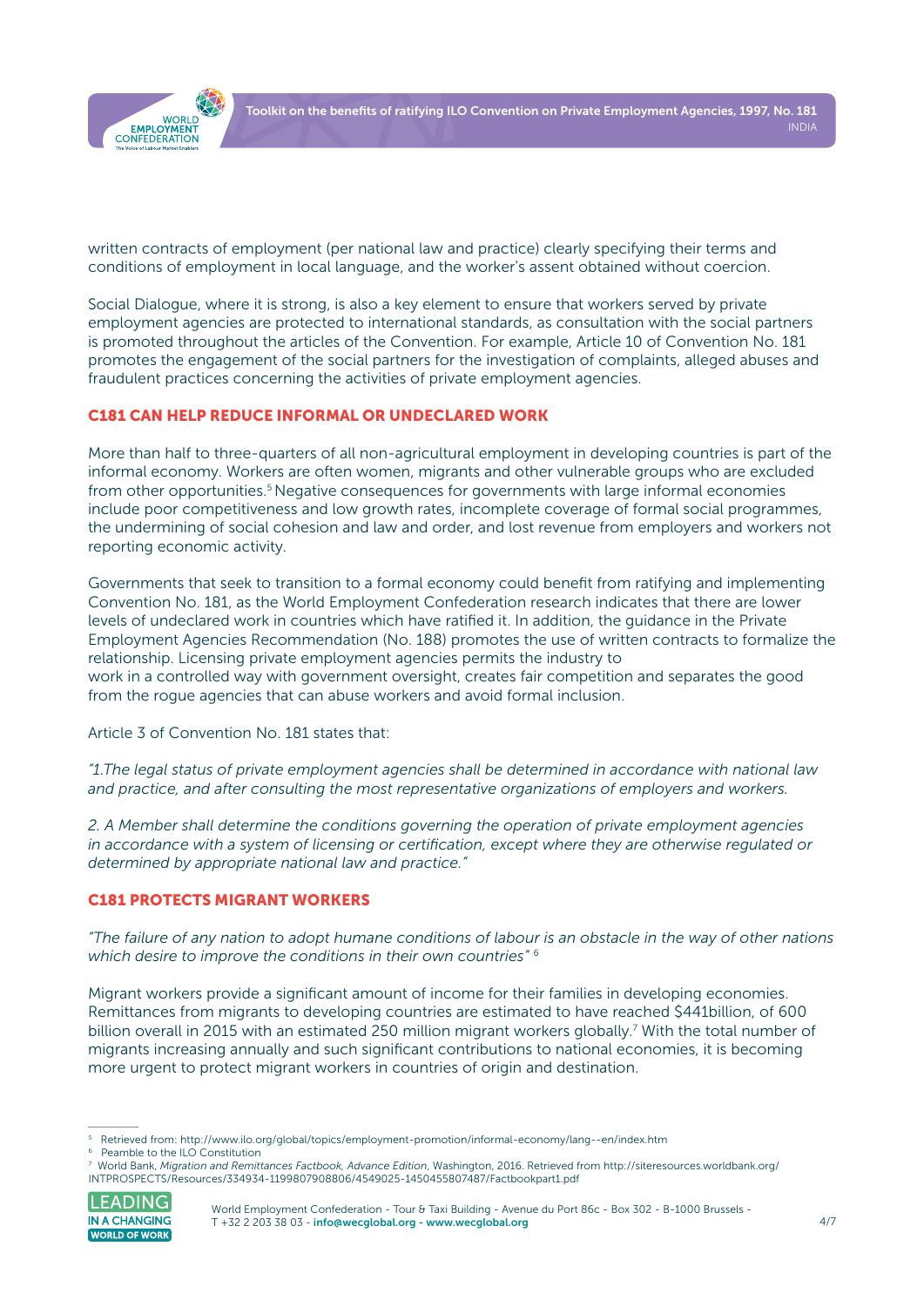

As member States of the ILO, governments should recall their commitment to the improvement of working conditions and the *"protection of the interests of workers when employed in countries other than their own"* as stated in the Preamble of the Constitution. Governments determine the legal framework for labour migration within their country. Some develop bilateral agreements with specific recipient countries and some integrate it in regional cooperation. Governments also have an opportunity to improve the governance of migration globally through the multi-lateral system.

Recognizing that private employment agencies have a large role to play in facilitating fair labour migration, we encourage appropriate regulatory action regarding private recruitment agencies at the national and international levels. Convention No. 181 specifically relates to the protection of migrants and such regulation is essential to eradicate abuses by rogue operators, which engage in human trafficking and/or violate rights enshrined in the ILO fundamental Conventions. Furthermore, it helps governments meet obligations under the ILO Declaration on Fundamental Principles and Rights at Work, and helps to achieve targets 8.7, 8.8, 10.7 and  $10.c<sup>8</sup>$  of the Sustainable Development Goals.

Private employment agencies are a facilitator of human resources management services and when properly regulated can contribute to decent work. With 32 ratifications to date, the ILO's Private Employment Agencies Convention, 1997 (No. 181) is part of a larger structure of coordinated international guidance and support promoting decent employment creation and a well-functioning labour market that includes the protection of migrant workers' rights with specific regard to fair recruitment. Therefore, Convention No. 181 should be seen as an important aspect of a much broader initiative of protections for migrant workers, as the elements of it, when implemented appropriately, play a major role in fair migration through an appropriately regulated private employment industry.

### ILO CAN OFFER TECHNICAL ASSISTANCE TO RATIFY C181

The ILO provides technical assistance in order to help governments draft national legislation in line with Convention No. 181 and to help address issues in legislation and practice. Various national ILO programmes currently exist in order to help develop appropriate regulatory frameworks. The ILO has also produced a Guide to Private Employment Agencies<sup>9</sup> to support governments in drafting legal frameworks in line with Convention No. 181. It is a useful resource to identify potential gaps in legislation and develop solutions appropriate for national context. In addition, the Fair Recruitment Initiative is valuable resource to support the tripartite constituents with regard to the specific challenges of cross-border labour migration and fair recruitment.

<sup>9</sup> [http://www.ilo.org/wcmsp5/groups/public/---ed\\_norm/---declaration/documents/instructionalmaterial/wcms\\_083275.pdf](http://www.ilo.org/wcmsp5/groups/public/---ed_norm/---declaration/documents/instructionalmaterial/wcms_083275.pdf)



See footnote 1 above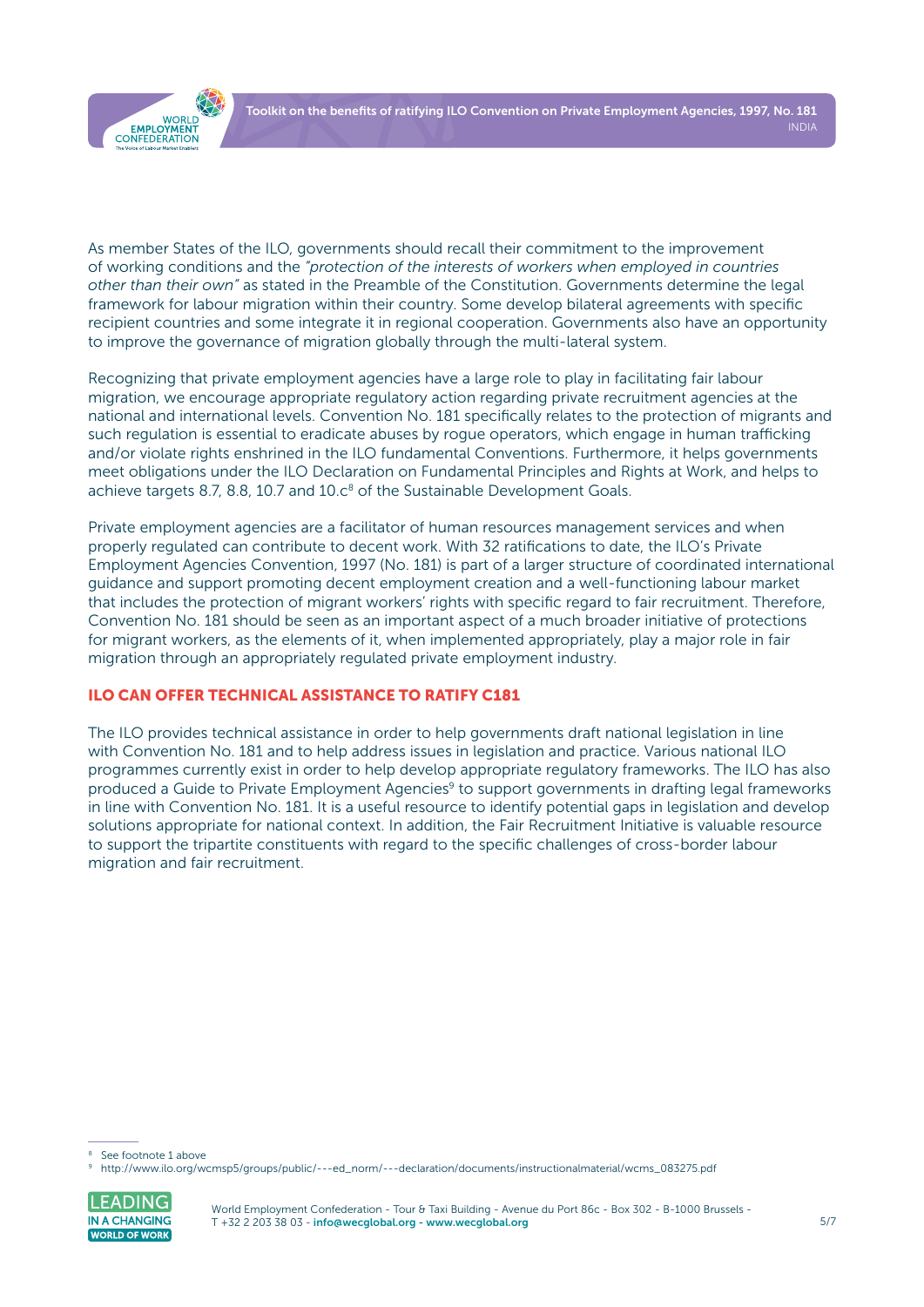Toolkit on the benefits of ratifying ILO Convention on Private Employment Agencies, 1997, No. 181 INDIA

<span id="page-5-0"></span>

## Conclusions

In closing, it is important to recall that Convention No. 181 helps to create a level playing field in the private recruitment agency sector by controlling it and creating a more socially responsible industry by marginalizing rogue agencies-especially with regard to abuses of overseas workers. It helps divide the responsibilities in delivering improved working conditions while delivering protections to international standards and accommodating diversity of national contexts. Good working conditions for workers recruited through agencies, as stipulated in the Convention, enable agencies to deliver a better protected and quality workforce that is essential to improve the general level of service offered by the agency to its clients. The ideal environment for the protection of migrant workers engaged by private employment agencies is when both countries of origin and destination ratify and implement Convention No. 181 and engage in bi-lateral agreements to ensure that protections are enforced.

# India – Why ratify ILO Convention No. 181?

- Ratifying the Convention is a major and simple opportunity to reign in some informal economic activity. Per the ILO, more than 84% of Indian workers are employed in informal work, with the highest concentrations in the trade, transport, construction and manufacturing sectors. Regulating private employment agencies through the Convention can help reduce the size of the informal economy by relying on licensed private employment agencies to offer people formal employment opportunities. This will help increase the share of formal work to the detriment of informality, and therefore increase the revenues of the Government through proper reporting of economic activity as well as the payment of taxes.
- The World Employment Confederation recognizes the critical importance of migrant workers to India's economy as both a sending and receiving country, and the fact that the Bangladesh to India migrant corridor is the third largest in the world. Ratifying ILO Convention No. 181 is an important measure to help improve the situation for many of the workers migrating with the help of private employment agencies. The Convention not only helps to protect migrants to and from foreign countries, but the large amount of internal migrants too.
- India's economy relies heavily on the US\$ 72 billion in remittances received from migrants as according to the World Bank it is the largest remittance country in the world. But it is not just families that benefit from the income, the Government has relied on these remittances in times of need to issue diaspora bonds to help offset their balance of payment needs. It would be in the best interest of all to regulate the activities of private employment agencies in order to create fair playing field in the sector, to safeguard the workers producing this valuable source of income and ensure proper demarcation of responsibilities between the agencies and user companies.
- The Indian Staffing Federation (ISF), the Indian member of the World Employment Confederation, identifies that Retail, Telecom, Hospitality, Pharmaceuticals, Manufacturing, and Agriculture sectors are increasingly shifting to the flexi staffing model. Strong demand for flexi-staff is rapidly increasing in retail with substantial growth of the sector forecasted around 12% annually. This means a significant higher amount of workers going through private employment agencies that will need the social protections that Convention No. 181 offers, and additional government revenue since agency workers would be part of formal economy.